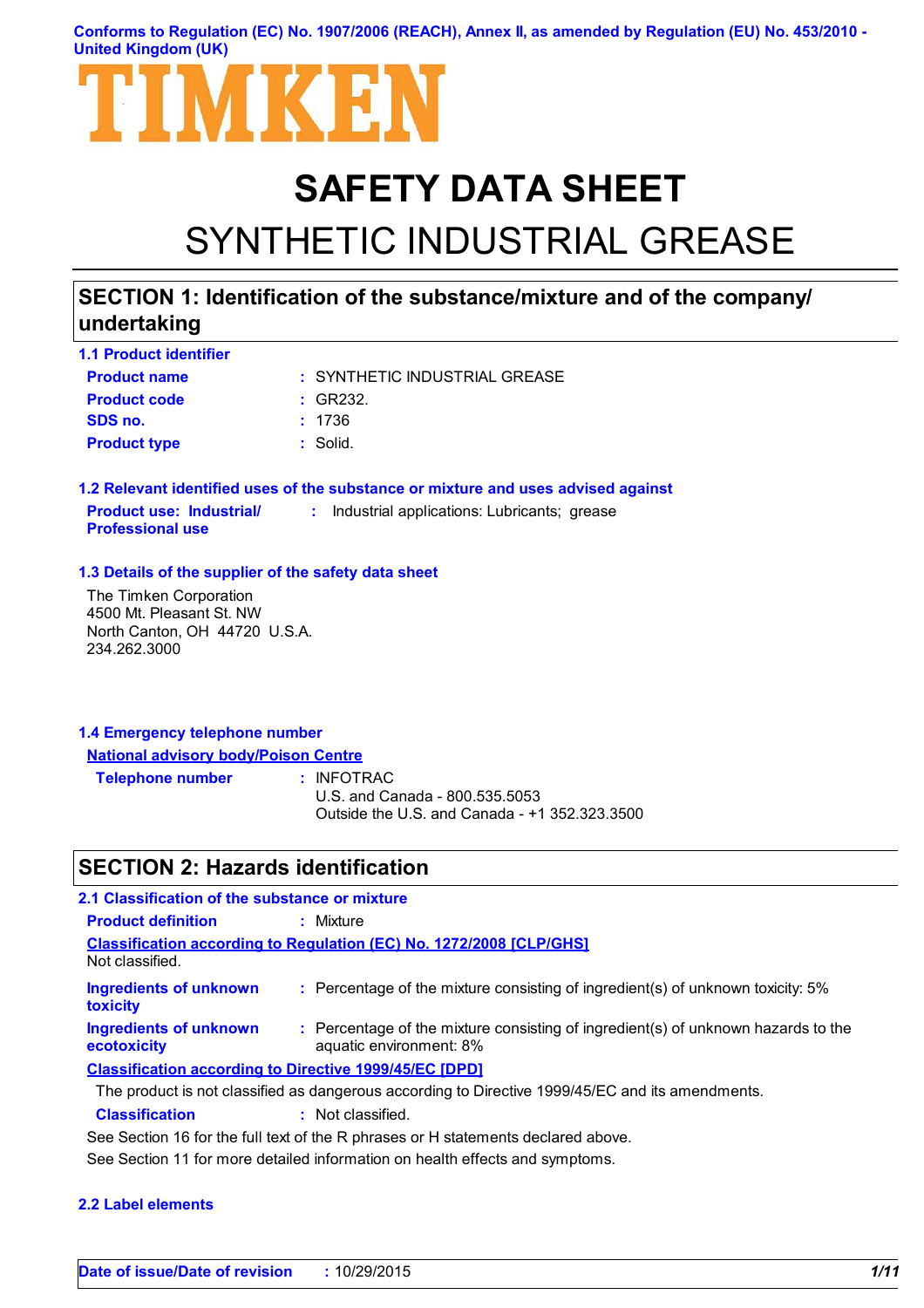### **SECTION 2: Hazards identification**

| <b>Signal word</b>                                                                                                                                              | : No signal word.                                                                                                                  |  |
|-----------------------------------------------------------------------------------------------------------------------------------------------------------------|------------------------------------------------------------------------------------------------------------------------------------|--|
| <b>Hazard statements</b>                                                                                                                                        | : No known significant effects or critical hazards.                                                                                |  |
| <b>Prevention</b>                                                                                                                                               | : Not applicable.                                                                                                                  |  |
| <b>Response</b>                                                                                                                                                 | : Not applicable.                                                                                                                  |  |
| <b>Storage</b>                                                                                                                                                  | : Not applicable.                                                                                                                  |  |
| <b>Disposal</b>                                                                                                                                                 | : Not applicable.                                                                                                                  |  |
| <b>Supplemental label</b><br>elements                                                                                                                           | : Contains calcium bis(dinonylnaphthalenesulphonate). May produce an allergic<br>reaction. Safety data sheet available on request. |  |
| <b>Annex XVII - Restrictions</b><br>on the manufacture,<br>placing on the market and<br>use of certain dangerous<br>substances, mixtures and<br><b>articles</b> | : Not applicable.                                                                                                                  |  |
| <b>Special packaging requirements</b>                                                                                                                           |                                                                                                                                    |  |
| <b>Containers to be fitted</b><br>with child-resistant<br>fastenings                                                                                            | : Not applicable.                                                                                                                  |  |
| <b>Tactile warning of danger</b>                                                                                                                                | : Not applicable.                                                                                                                  |  |
| <b>2.3 Other hazards</b>                                                                                                                                        |                                                                                                                                    |  |

**Other hazards which do : not result in classification** None known.

### **SECTION 3: Composition/information on ingredients**

| <b>Substance/mixture</b>                                                             | Mixture                          |               |                                                                             |                                                                               |             |
|--------------------------------------------------------------------------------------|----------------------------------|---------------|-----------------------------------------------------------------------------|-------------------------------------------------------------------------------|-------------|
|                                                                                      |                                  |               |                                                                             | <b>Classification</b>                                                         |             |
| <b>Product/ingredient</b><br>name                                                    | <b>Identifiers</b>               | $\frac{9}{6}$ | 67/548/EEC                                                                  | <b>Regulation (EC) No.</b><br>1272/2008 [CLP]                                 | <b>Type</b> |
| Dec-1-ene.<br>homopolymer,<br>hydrogenated Dec-<br>1-ene, oligomers,<br>hydrogenated | EC: 500-183-1                    | 60-100        | Xn; R65                                                                     | Asp. Tox. 1, H304                                                             | $[1]$       |
|                                                                                      | CAS: 68037-01-4                  |               |                                                                             |                                                                               |             |
| azelaic acid                                                                         | $EC: 204-669-1$<br>CAS: 123-99-9 | $1 - 5$       | Not classified.                                                             | Eye Irrit. 2, H319                                                            | $\vert$ [1] |
| 4,4'-methylene bis<br>(dibutyldithiocarbamate)                                       | EC: 233-593-1                    | $1 - 5$       | R <sub>53</sub>                                                             | Aquatic Chronic 4, H413                                                       | [1]         |
|                                                                                      | CAS: 10254-57-6                  |               |                                                                             |                                                                               |             |
|                                                                                      |                                  |               | See Section 16 for<br>the full text of the R-<br>phrases declared<br>above. | See Section 16 for the<br>full text of the H<br>statements declared<br>above. |             |

There are no additional ingredients present which, within the current knowledge of the supplier and in the concentrations applicable, are classified as hazardous to health or the environment, are PBTs or vPvBs or have been assigned a workplace exposure limit and hence require reporting in this section.

**Type** 

[1] Substance classified with a health or environmental hazard

[2] Substance with a workplace exposure limit

[3] Substance meets the criteria for PBT according to Regulation (EC) No. 1907/2006, Annex XIII

[4] Substance meets the criteria for vPvB according to Regulation (EC) No. 1907/2006, Annex XIII

[5] Substance of equivalent concern

Occupational exposure limits, if available, are listed in Section 8.

**Date of issue/Date of revision :** 10/29/2015 *2/11*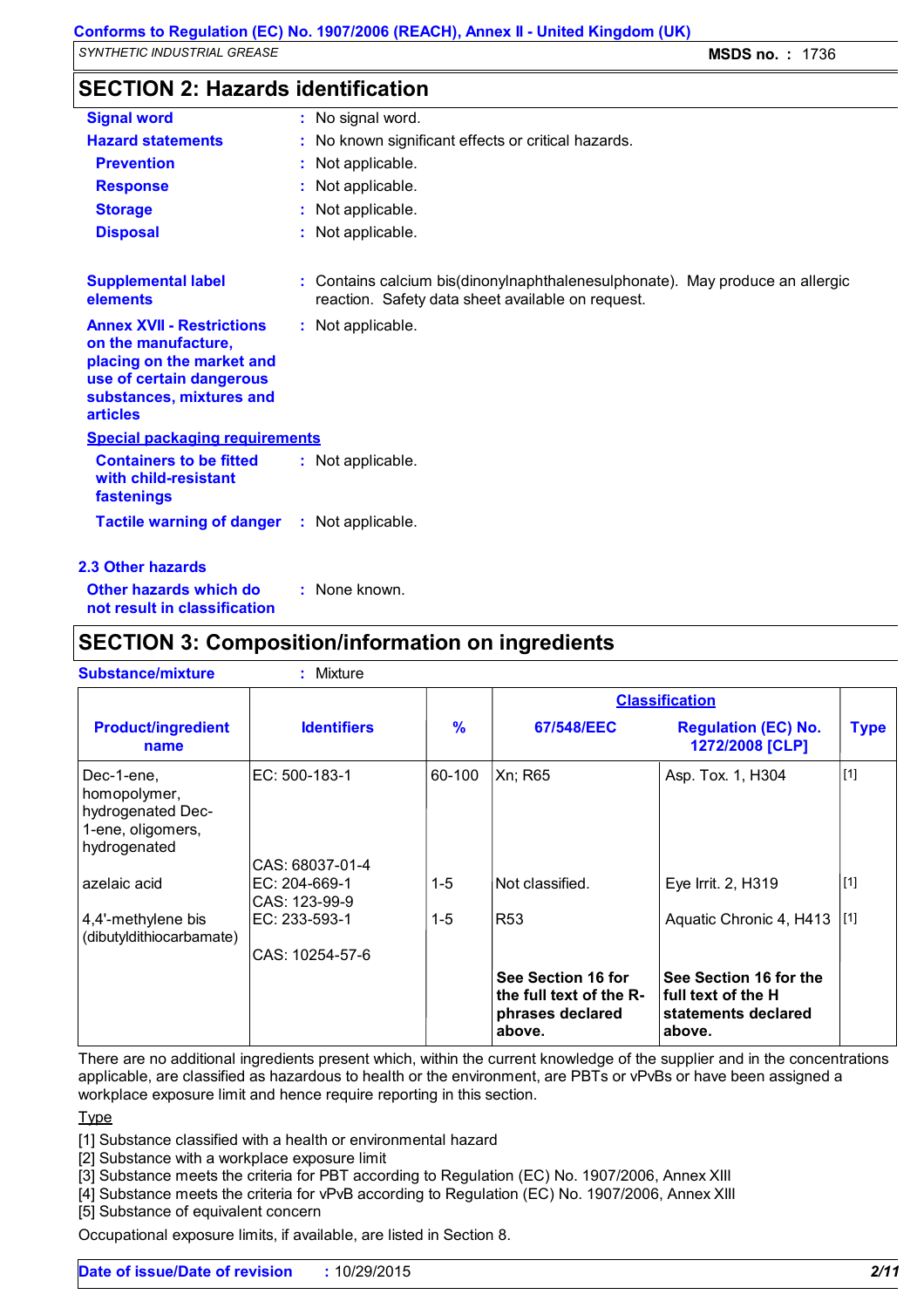# **SECTION 4: First aid measures**

| <b>4.1 Description of first aid measures</b> |                                                                                                                                                                                                                                                                                                                                                        |
|----------------------------------------------|--------------------------------------------------------------------------------------------------------------------------------------------------------------------------------------------------------------------------------------------------------------------------------------------------------------------------------------------------------|
| <b>Eye contact</b>                           | : Immediately flush eyes with plenty of water, occasionally lifting the upper and lower<br>eyelids. Check for and remove any contact lenses. Get medical attention if irritation<br>occurs.                                                                                                                                                            |
| <b>Inhalation</b>                            | : Remove victim to fresh air and keep at rest in a position comfortable for breathing.<br>Get medical attention if symptoms occur. In case of inhalation of decomposition<br>products in a fire, symptoms may be delayed. The exposed person may need to be<br>kept under medical surveillance for 48 hours.                                           |
| <b>Skin contact</b>                          | : Flush contaminated skin with plenty of water. Remove contaminated clothing and<br>shoes. Get medical attention if symptoms occur.                                                                                                                                                                                                                    |
| <b>Ingestion</b>                             | : Wash out mouth with water. Remove victim to fresh air and keep at rest in a position<br>comfortable for breathing. If material has been swallowed and the exposed person is<br>conscious, give small quantities of water to drink. Do not induce vomiting unless<br>directed to do so by medical personnel. Get medical attention if symptoms occur. |
| <b>Protection of first-aiders</b>            | : No action shall be taken involving any personal risk or without suitable training.                                                                                                                                                                                                                                                                   |

### **4.2 Most important symptoms and effects, both acute and delayed**

| <b>Potential acute health effects</b> |                                                     |
|---------------------------------------|-----------------------------------------------------|
| Eye contact                           | : No known significant effects or critical hazards. |
| <b>Inhalation</b>                     | : No known significant effects or critical hazards. |
| <b>Skin contact</b>                   | : No known significant effects or critical hazards. |
| <b>Ingestion</b>                      | : No known significant effects or critical hazards. |
| <b>Over-exposure signs/symptoms</b>   |                                                     |
| Eye contact                           | : No specific data.                                 |
| <b>Inhalation</b>                     | : No specific data.                                 |
| <b>Skin contact</b>                   | : No specific data.                                 |
| <b>Ingestion</b>                      | : No specific data.                                 |
|                                       |                                                     |

### **4.3 Indication of any immediate medical attention and special treatment needed**

| <b>Notes to physician</b>  | In case of inhalation of decomposition products in a fire, symptoms may be delayed.<br>The exposed person may need to be kept under medical surveillance for 48 hours. |
|----------------------------|------------------------------------------------------------------------------------------------------------------------------------------------------------------------|
| <b>Specific treatments</b> | No specific treatment.                                                                                                                                                 |

# **SECTION 5: Firefighting measures**

| 5.1 Extinguishing media                                   |                                                                                                                                                                                                     |      |
|-----------------------------------------------------------|-----------------------------------------------------------------------------------------------------------------------------------------------------------------------------------------------------|------|
| <b>Suitable extinguishing</b><br>media                    | : Use an extinguishing agent suitable for the surrounding fire.                                                                                                                                     |      |
| <b>Unsuitable extinguishing</b><br>media                  | : None known.                                                                                                                                                                                       |      |
| 5.2 Special hazards arising from the substance or mixture |                                                                                                                                                                                                     |      |
| <b>Hazards from the</b><br>substance or mixture           | : No specific fire or explosion hazard.                                                                                                                                                             |      |
| <b>Hazardous thermal</b><br>decomposition products        | Decomposition products may include the following materials:<br>carbon dioxide<br>carbon monoxide<br>nitrogen oxides<br>sulfur oxides<br>metal oxide/oxides                                          |      |
| <b>5.3 Advice for firefighters</b>                        |                                                                                                                                                                                                     |      |
| <b>Special protective actions</b><br>for fire-fighters    | : Promptly isolate the scene by removing all persons from the vicinity of the incident if<br>there is a fire. No action shall be taken involving any personal risk or without suitable<br>training. |      |
| Date of issue/Date of revision                            | :10/29/2015                                                                                                                                                                                         | 3/11 |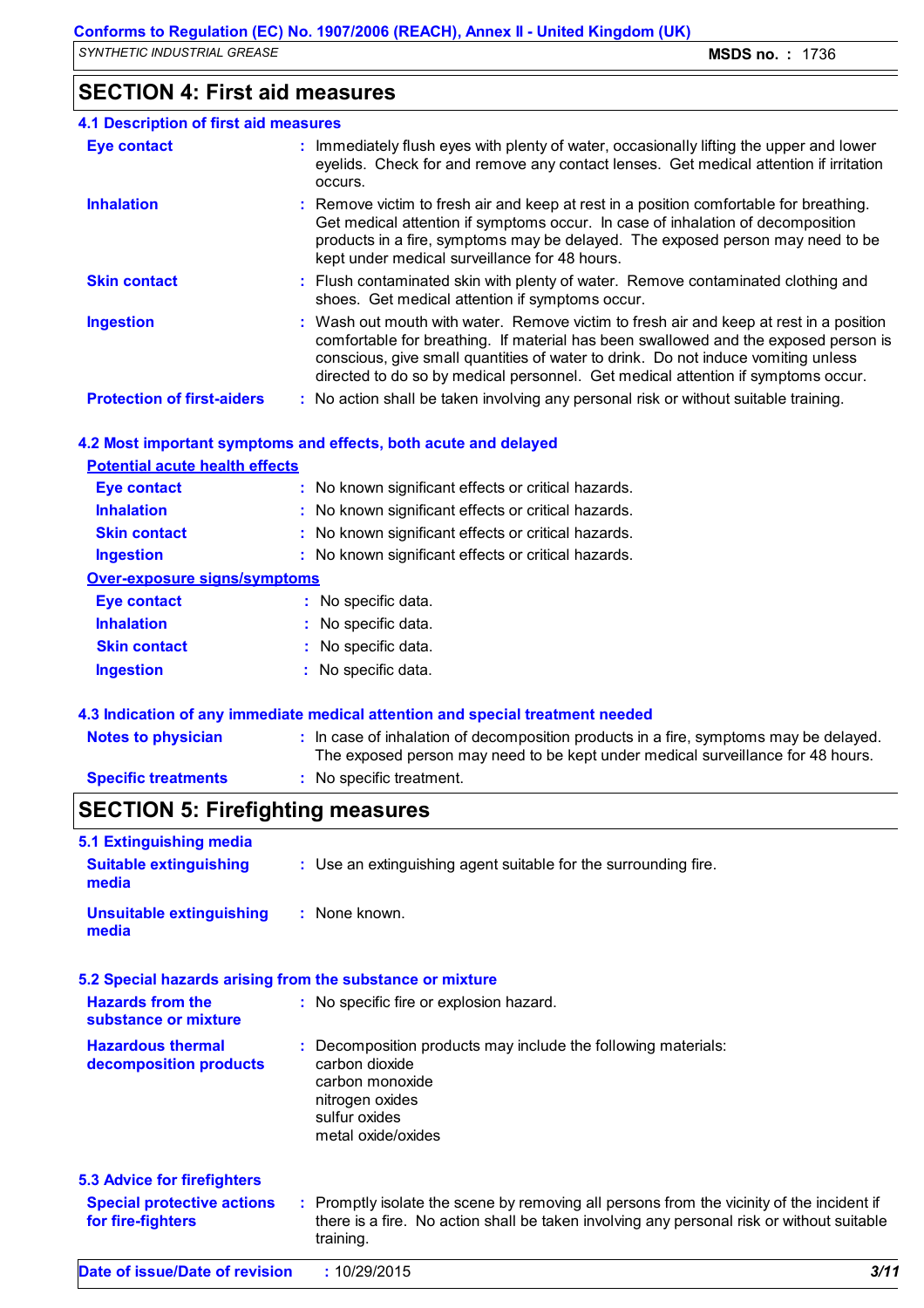# **SECTION 5: Firefighting measures**

| <b>Special protective</b><br>equipment for fire-fighters | : Fire-fighters should wear appropriate protective equipment and self-contained<br>breathing apparatus (SCBA) with a full face-piece operated in positive pressure<br>mode. Clothing for fire-fighters (including helmets, protective boots and gloves)<br>conforming to European standard EN 469 will provide a basic level of protection for |
|----------------------------------------------------------|------------------------------------------------------------------------------------------------------------------------------------------------------------------------------------------------------------------------------------------------------------------------------------------------------------------------------------------------|
|                                                          | chemical incidents.                                                                                                                                                                                                                                                                                                                            |

### **SECTION 6: Accidental release measures**

|                                                          | 6.1 Personal precautions, protective equipment and emergency procedures                                                                                                                                                                                                            |
|----------------------------------------------------------|------------------------------------------------------------------------------------------------------------------------------------------------------------------------------------------------------------------------------------------------------------------------------------|
| For non-emergency<br>personnel                           | : No action shall be taken involving any personal risk or without suitable training.<br>Evacuate surrounding areas. Keep unnecessary and unprotected personnel from<br>entering. Do not touch or walk through spilt material. Put on appropriate personal<br>protective equipment. |
| For emergency responders                                 | : If specialised clothing is required to deal with the spillage, take note of any<br>information in Section 8 on suitable and unsuitable materials. See also the<br>information in "For non-emergency personnel".                                                                  |
| <b>6.2 Environmental</b><br>precautions                  | : Avoid dispersal of spilt material and runoff and contact with soil, waterways, drains<br>and sewers. Inform the relevant authorities if the product has caused environmental<br>pollution (sewers, waterways, soil or air).                                                      |
| 6.3 Methods and material for containment and cleaning up |                                                                                                                                                                                                                                                                                    |
| <b>Small spill</b>                                       | : Move containers from spill area. Vacuum or sweep up material and place in a<br>designated, labelled waste container. Dispose of via a licensed waste disposal<br>contractor.                                                                                                     |
| <b>Large spill</b>                                       | Move containers from spill area. Prevent entry into sewers, water courses,<br>basements or confined areas. Vacuum or sweep up material and place in a<br>designated, labelled waste container. Dispose of via a licensed waste disposal<br>contractor.                             |
| <b>6.4 Reference to other</b><br><b>sections</b>         | : See Section 1 for emergency contact information.<br>See Section 8 for information on appropriate personal protective equipment.<br>See Section 13 for additional waste treatment information.                                                                                    |

# **SECTION 7: Handling and storage**

The information in this section contains generic advice and guidance. The list of Identified Uses in Section 1 should be consulted for any available use-specific information provided in the Exposure Scenario(s).

### **7.1 Precautions for safe handling**

| <b>Protective measures</b>                       | : Put on appropriate personal protective equipment (see Section 8).                                                                                                                                                                                                                                                                                           |
|--------------------------------------------------|---------------------------------------------------------------------------------------------------------------------------------------------------------------------------------------------------------------------------------------------------------------------------------------------------------------------------------------------------------------|
| <b>Advice on general</b><br>occupational hygiene | : Eating, drinking and smoking should be prohibited in areas where this material is<br>handled, stored and processed. Workers should wash hands and face before eating,<br>drinking and smoking. Remove contaminated clothing and protective equipment<br>before entering eating areas. See also Section 8 for additional information on<br>hygiene measures. |

### **7.2 Conditions for safe storage, including any incompatibilities**

Store in accordance with local regulations. Store in original container protected from direct sunlight in a dry, cool and well-ventilated area, away from incompatible materials (see Section 10) and food and drink. Keep container tightly closed and sealed until ready for use. Containers that have been opened must be carefully resealed and kept upright to prevent leakage. Do not store in unlabelled containers. Use appropriate containment to avoid environmental contamination.

| 7.3 Specific end use(s)           |                    |
|-----------------------------------|--------------------|
| <b>Recommendations</b>            | $:$ Not available. |
| <b>Industrial sector specific</b> | : Not available.   |
| <b>solutions</b>                  |                    |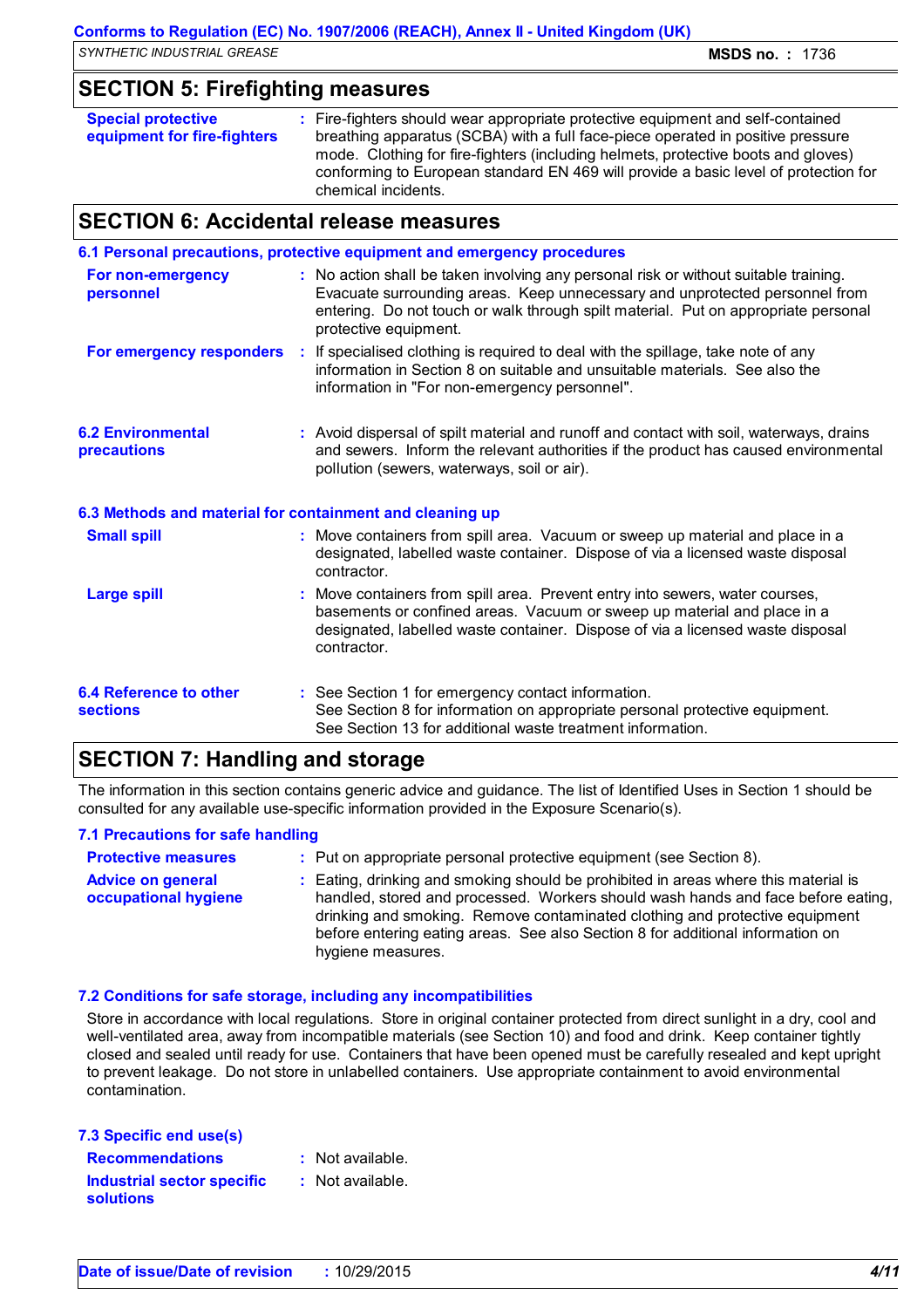*SYNTHETIC INDUSTRIAL GREASE* **MSDS no. :** 1736

# **SECTION 8: Exposure controls/personal protection**

The information in this section contains generic advice and guidance. The list of Identified Uses in Section 1 should be consulted for any available use-specific information provided in the Exposure Scenario(s).

### **8.1 Control parameters**

### **Occupational exposure limits**

No exposure limit value known.

| <b>Recommended monitoring</b><br>procedures | : If this product contains ingredients with exposure limits, personal, workplace<br>atmosphere or biological monitoring may be required to determine the effectiveness<br>of the ventilation or other control measures and/or the necessity to use respiratory<br>protective equipment. Reference should be made to monitoring standards, such as<br>the following: European Standard EN 689 (Workplace atmospheres - Guidance for<br>the assessment of exposure by inhalation to chemical agents for comparison with<br>limit values and measurement strategy) European Standard EN 14042 (Workplace<br>atmospheres - Guide for the application and use of procedures for the assessment of<br>exposure to chemical and biological agents) European Standard EN 482<br>(Workplace atmospheres - General requirements for the performance of procedures<br>for the measurement of chemical agents) Reference to national guidance<br>documents for methods for the determination of hazardous substances will also be<br>required. |
|---------------------------------------------|------------------------------------------------------------------------------------------------------------------------------------------------------------------------------------------------------------------------------------------------------------------------------------------------------------------------------------------------------------------------------------------------------------------------------------------------------------------------------------------------------------------------------------------------------------------------------------------------------------------------------------------------------------------------------------------------------------------------------------------------------------------------------------------------------------------------------------------------------------------------------------------------------------------------------------------------------------------------------------------------------------------------------------|
|---------------------------------------------|------------------------------------------------------------------------------------------------------------------------------------------------------------------------------------------------------------------------------------------------------------------------------------------------------------------------------------------------------------------------------------------------------------------------------------------------------------------------------------------------------------------------------------------------------------------------------------------------------------------------------------------------------------------------------------------------------------------------------------------------------------------------------------------------------------------------------------------------------------------------------------------------------------------------------------------------------------------------------------------------------------------------------------|

### **DNELs/DMELs**

No DNELs/DMELs available.

### **PNECs**

No PNECs available

| <b>8.2 Exposure controls</b>               |   |                                                                                                                                                                                                                                                                                                                                                                                                   |
|--------------------------------------------|---|---------------------------------------------------------------------------------------------------------------------------------------------------------------------------------------------------------------------------------------------------------------------------------------------------------------------------------------------------------------------------------------------------|
| <b>Appropriate engineering</b><br>controls |   | : Good general ventilation should be sufficient to control worker exposure to airborne<br>contaminants.                                                                                                                                                                                                                                                                                           |
| <b>Individual protection measures</b>      |   |                                                                                                                                                                                                                                                                                                                                                                                                   |
| <b>Hygiene measures</b>                    |   | : Wash hands, forearms and face thoroughly after handling chemical products, before<br>eating, smoking and using the lavatory and at the end of the working period.<br>Appropriate techniques should be used to remove potentially contaminated clothing.<br>Wash contaminated clothing before reusing. Ensure that eyewash stations and<br>safety showers are close to the workstation location. |
| <b>Eye/face protection</b>                 |   | : Safety eyewear complying with an approved standard should be used when a risk<br>assessment indicates this is necessary to avoid exposure to liquid splashes, mists,<br>gases or dusts. If contact is possible, the following protection should be worn,<br>unless the assessment indicates a higher degree of protection: safety glasses with<br>side-shields.                                 |
| <b>Skin protection</b>                     |   |                                                                                                                                                                                                                                                                                                                                                                                                   |
| <b>Hand protection</b>                     |   | : Chemical-resistant, impervious gloves complying with an approved standard should<br>be worn at all times when handling chemical products if a risk assessment indicates<br>this is necessary.                                                                                                                                                                                                   |
| <b>Body protection</b>                     |   | : Personal protective equipment for the body should be selected based on the task<br>being performed and the risks involved and should be approved by a specialist<br>before handling this product.                                                                                                                                                                                               |
| <b>Other skin protection</b>               |   | : Appropriate footwear and any additional skin protection measures should be<br>selected based on the task being performed and the risks involved and should be<br>approved by a specialist before handling this product.                                                                                                                                                                         |
| <b>Respiratory protection</b>              |   | : Use a properly fitted, particulate filter respirator complying with an approved<br>standard if a risk assessment indicates this is necessary. Respirator selection must<br>be based on known or anticipated exposure levels, the hazards of the product and<br>the safe working limits of the selected respirator.                                                                              |
| <b>Environmental exposure</b><br>controls  | ÷ | Emissions from ventilation or work process equipment should be checked to ensure<br>they comply with the requirements of environmental protection legislation. In some<br>cases, fume scrubbers, filters or engineering modifications to the process equipment<br>will be necessary to reduce emissions to acceptable levels.                                                                     |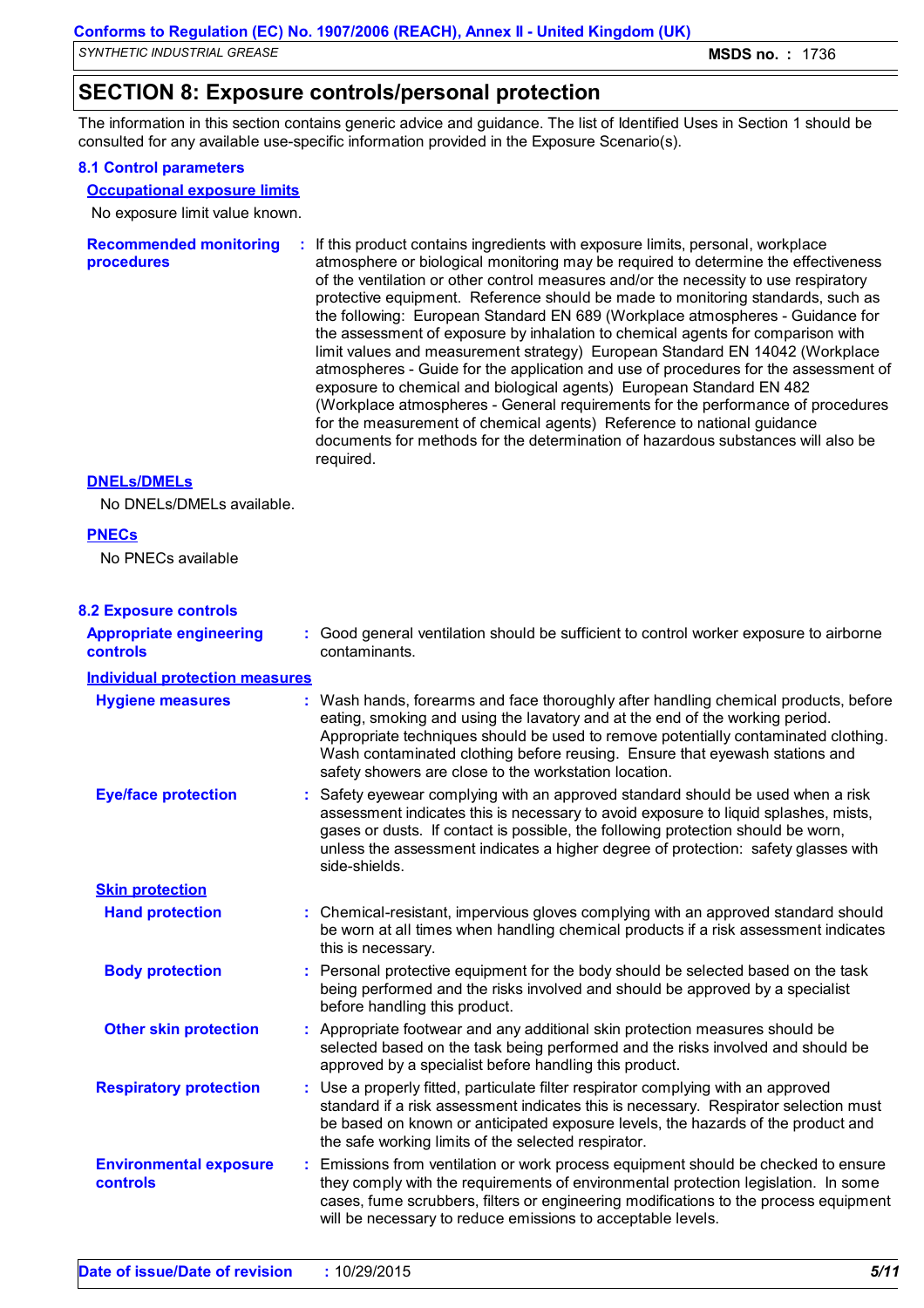# **SECTION 9: Physical and chemical properties**

| 9.1 Information on basic physical and chemical properties          |                                                                                                                           |
|--------------------------------------------------------------------|---------------------------------------------------------------------------------------------------------------------------|
| <b>Appearance</b>                                                  |                                                                                                                           |
| <b>Physical state</b>                                              | : Solid. [grease]                                                                                                         |
| <b>Colour</b>                                                      | Purple.                                                                                                                   |
| <b>Odour</b>                                                       | Characteristic.                                                                                                           |
| pH                                                                 | Not applicable.                                                                                                           |
| <b>Melting point/freezing point</b>                                | : Not available.                                                                                                          |
| Initial boiling point and boiling<br>range                         | : Not available.                                                                                                          |
| <b>Flash point</b>                                                 | : Not available.                                                                                                          |
| <b>Evaporation rate</b>                                            | Not available.                                                                                                            |
| <b>Flammability (solid, gas)</b>                                   | Flammable in the presence of the following materials or conditions: open flames,<br>sparks and static discharge and heat. |
| <b>Upper/lower flammability or</b><br>explosive limits             | : Not available.                                                                                                          |
| <b>Vapour pressure</b>                                             | : Not available.                                                                                                          |
| <b>Vapour density</b>                                              | Not available.                                                                                                            |
| <b>Density</b>                                                     | $0.87$ g/cm <sup>3</sup>                                                                                                  |
| <b>Solubility(ies)</b>                                             | Insoluble in the following materials: cold water.                                                                         |
| <b>Partition coefficient: n-octanol/ : Not available.</b><br>water |                                                                                                                           |
| <b>Auto-ignition temperature</b>                                   | : Not available.                                                                                                          |
| <b>Decomposition temperature</b>                                   | : Not available.                                                                                                          |
| <b>Viscosity</b>                                                   | Kinematic (40°C (104°F)): >0.21 cm <sup>2</sup> /s (>21 cSt)                                                              |
| <b>Explosive properties</b>                                        | Not available.                                                                                                            |
| <b>Oxidising properties</b>                                        | : Not available.                                                                                                          |
| 9.2 Other information                                              |                                                                                                                           |
| <b>VOC</b>                                                         | $0$ g/L                                                                                                                   |
| <b>VOC Method</b>                                                  | : ASTM E 1868                                                                                                             |
| No additional information.                                         |                                                                                                                           |

# **SECTION 10: Stability and reactivity**

| <b>10.1 Reactivity</b>                          | : No specific test data related to reactivity available for this product or its ingredients.              |
|-------------------------------------------------|-----------------------------------------------------------------------------------------------------------|
| <b>10.2 Chemical stability</b>                  | : The product is stable.                                                                                  |
| 10.3 Possibility of<br>hazardous reactions      | : Under normal conditions of storage and use, hazardous reactions will not occur.                         |
| <b>10.4 Conditions to avoid</b>                 | : No specific data.                                                                                       |
| 10.5 Incompatible materials                     | : No specific data.                                                                                       |
| <b>10.6 Hazardous</b><br>decomposition products | : Under normal conditions of storage and use, hazardous decomposition products<br>should not be produced. |

# **SECTION 11: Toxicological information**

### **11.1 Information on toxicological effects**

### **Acute toxicity**

| <b>Product/ingredient name</b>                                 | <b>Result</b>                                       | <b>Species</b> | <b>Dose</b>              | <b>Exposure</b>               |
|----------------------------------------------------------------|-----------------------------------------------------|----------------|--------------------------|-------------------------------|
| azelaic acid<br>4,4'-methylene bis<br>(dibutyldithiocarbamate) | LD50 Oral<br>LD50 Oral                              | Rat<br>Rat     | $>5$ g/kg<br>16000 mg/kg | $\overline{\phantom{0}}$<br>- |
| <b>Conclusion/Summary</b><br><b>Acute toxicity estimates</b>   | : No known significant effects or critical hazards. |                |                          |                               |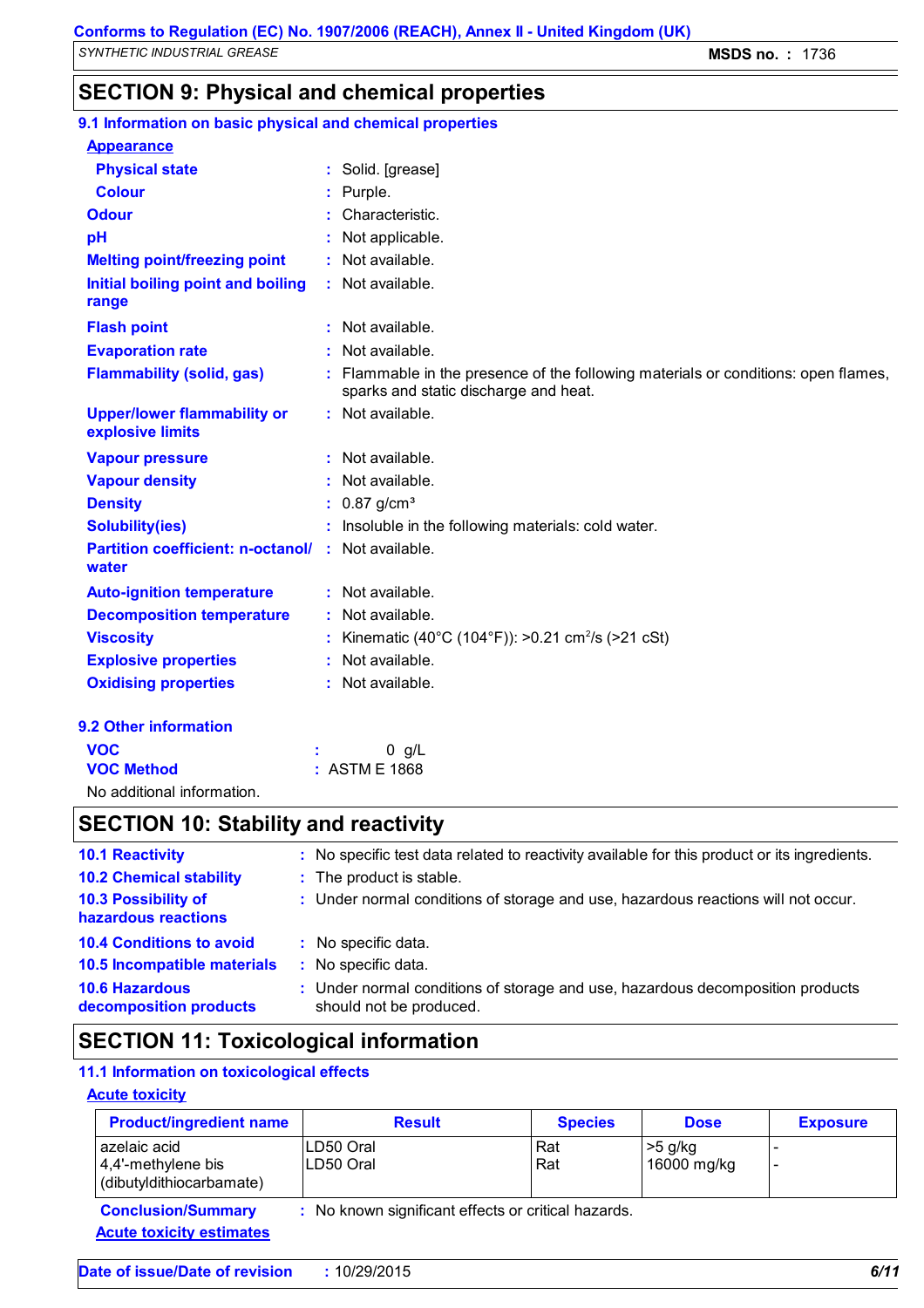# **SECTION 11: Toxicological information**

Not available.

### **Irritation/Corrosion**

| <b>Product/ingredient name</b> | <b>Result</b>                                                                                                              | <b>Species</b>                                      | <b>Score</b> | <b>Exposure</b> | <b>Observation</b> |  |  |  |
|--------------------------------|----------------------------------------------------------------------------------------------------------------------------|-----------------------------------------------------|--------------|-----------------|--------------------|--|--|--|
| azelaic acid                   | Eyes - Mild irritant                                                                                                       | Rabbit                                              | L,           | 3 milligrams    |                    |  |  |  |
|                                | Skin - Mild irritant                                                                                                       | Rabbit                                              |              | 24 hours 500    |                    |  |  |  |
|                                |                                                                                                                            |                                                     |              | milligrams      |                    |  |  |  |
| <b>Conclusion/Summary</b>      |                                                                                                                            |                                                     |              |                 |                    |  |  |  |
| <b>Skin</b>                    | : No known significant effects or critical hazards.                                                                        |                                                     |              |                 |                    |  |  |  |
| <b>Eyes</b>                    |                                                                                                                            | : No known significant effects or critical hazards. |              |                 |                    |  |  |  |
| <b>Respiratory</b>             | : No known significant effects or critical hazards.                                                                        |                                                     |              |                 |                    |  |  |  |
| <b>Sensitisation</b>           |                                                                                                                            |                                                     |              |                 |                    |  |  |  |
| <b>Conclusion/Summary</b>      |                                                                                                                            |                                                     |              |                 |                    |  |  |  |
| <b>Skin</b>                    | : May cause an allergic skin reaction.                                                                                     |                                                     |              |                 |                    |  |  |  |
| <b>Respiratory</b>             | : Sensitisation not suspected for humans.                                                                                  |                                                     |              |                 |                    |  |  |  |
| <b>Mutagenicity</b>            |                                                                                                                            |                                                     |              |                 |                    |  |  |  |
| <b>Conclusion/Summary</b>      | : There are no data available on the mixture itself. Mutagenicity not suspected for<br>humans.                             |                                                     |              |                 |                    |  |  |  |
| <b>Carcinogenicity</b>         |                                                                                                                            |                                                     |              |                 |                    |  |  |  |
| <b>Conclusion/Summary</b>      | There are no data available on the mixture itself. Carcinogenicity not suspected for<br>humans.                            |                                                     |              |                 |                    |  |  |  |
| <b>Reproductive toxicity</b>   |                                                                                                                            |                                                     |              |                 |                    |  |  |  |
| <b>Conclusion/Summary</b>      | There are no data available on the mixture itself. Not considered to be dangerous to<br>humans, according to our database. |                                                     |              |                 |                    |  |  |  |
| <b>Teratogenicity</b>          |                                                                                                                            |                                                     |              |                 |                    |  |  |  |
| <b>Conclusion/Summary</b>      | There are no data available on the mixture itself. Teratogenicity not suspected for<br>humans.                             |                                                     |              |                 |                    |  |  |  |

**Specific target organ toxicity (single exposure)** Not available.

### **Specific target organ toxicity (repeated exposure)** Not available.

### **Aspiration hazard**

| <b>Product/ingredient name</b>                                             | <b>Result</b>                         |
|----------------------------------------------------------------------------|---------------------------------------|
| Dec-1-ene, homopolymer, hydrogenated Dec-1-ene, oligomers,<br>hydrogenated | <b>ASPIRATION HAZARD - Category 1</b> |

| Information on the likely<br>routes of exposure | : Routes of entry anticipated: Oral, Dermal.                                             |
|-------------------------------------------------|------------------------------------------------------------------------------------------|
| <b>Potential acute health effects</b>           |                                                                                          |
| <b>Eye contact</b>                              | : No known significant effects or critical hazards.                                      |
| <b>Inhalation</b>                               | : No known significant effects or critical hazards.                                      |
| <b>Skin contact</b>                             | : No known significant effects or critical hazards.                                      |
| <b>Ingestion</b>                                | : No known significant effects or critical hazards.                                      |
|                                                 | <b>Symptoms related to the physical, chemical and toxicological characteristics</b>      |
| <b>Eye contact</b>                              | : No specific data.                                                                      |
| <b>Inhalation</b>                               | : No specific data.                                                                      |
| <b>Skin contact</b>                             | : No specific data.                                                                      |
| <b>Ingestion</b>                                | : No specific data.                                                                      |
|                                                 | Delayed and immediate effects and also chronic effects from short and long term exposure |
| <b>Short term exposure</b>                      |                                                                                          |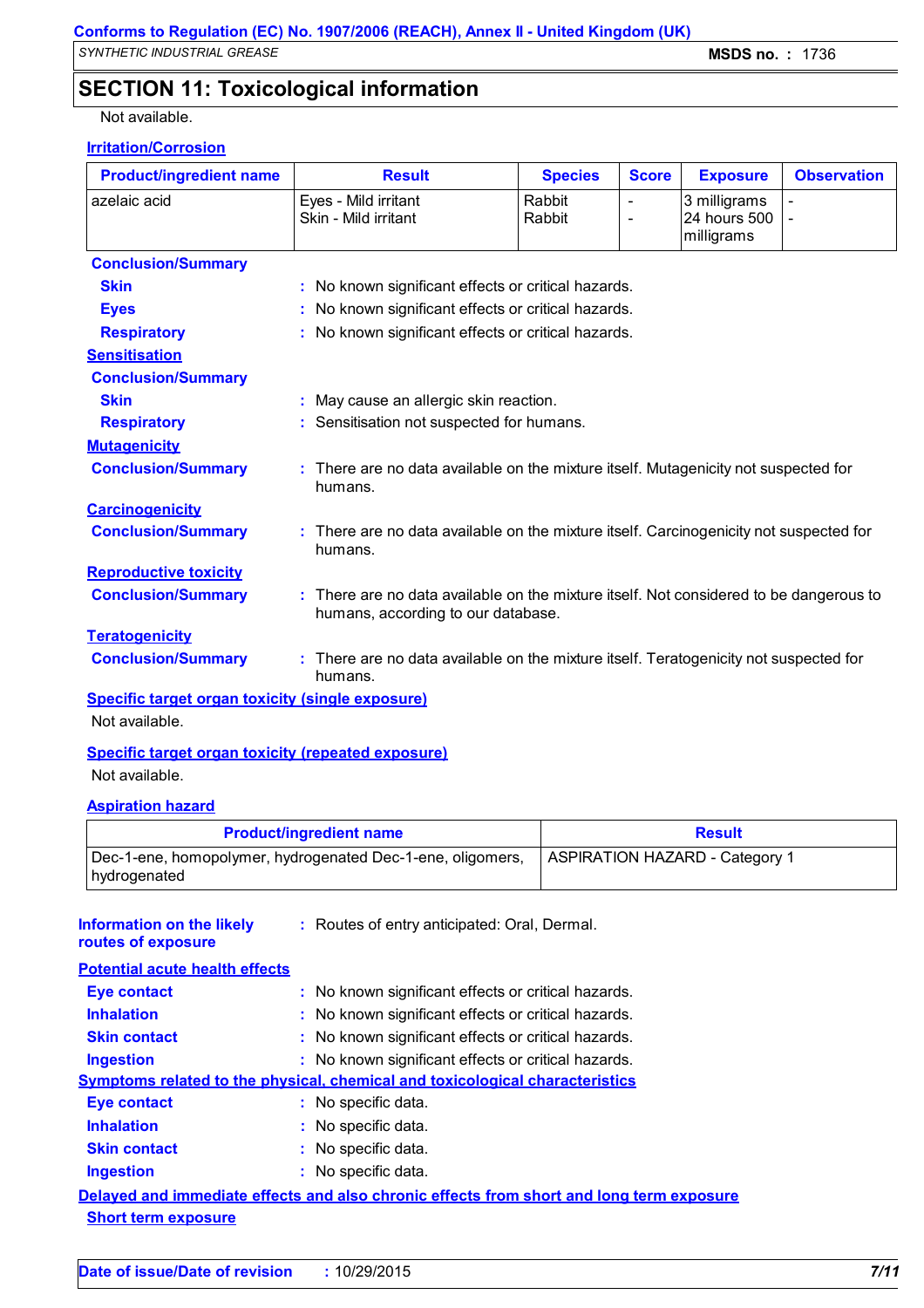# **SECTION 11: Toxicological information**

| <b>Potential immediate</b><br><b>effects</b> |    | : Not available.                                    |
|----------------------------------------------|----|-----------------------------------------------------|
| <b>Potential delayed effects</b>             |    | $:$ Not available.                                  |
| Long term exposure                           |    |                                                     |
| <b>Potential immediate</b><br><b>effects</b> |    | $:$ Not available.                                  |
| <b>Potential delayed effects</b>             |    | $:$ Not available.                                  |
| <b>Potential chronic health effects</b>      |    |                                                     |
| <b>Conclusion/Summary</b>                    |    | : No known significant effects or critical hazards. |
| <b>General</b>                               |    | : No known significant effects or critical hazards. |
| <b>Carcinogenicity</b>                       |    | : No known significant effects or critical hazards. |
| <b>Mutagenicity</b>                          |    | : No known significant effects or critical hazards. |
| <b>Teratogenicity</b>                        |    | : No known significant effects or critical hazards. |
| <b>Developmental effects</b>                 |    | : No known significant effects or critical hazards. |
| <b>Fertility effects</b>                     |    | : No known significant effects or critical hazards. |
| <b>Other information</b>                     | t. | Not available.                                      |

### **SECTION 12: Ecological information**

#### **12.1 Toxicity**

**Conclusion/Summary :** There are no data available on the mixture itself.

### **12.2 Persistence and degradability**

**Conclusion/Summary :** This product has not been tested for biodegradation. Not expected to be rapidly degradable.

| <b>Product/ingredient name</b>         | <b>Aquatic half-life</b> | <b>Photolysis</b> | Biodegradability |
|----------------------------------------|--------------------------|-------------------|------------------|
| SYNTHETIC INDUSTRIAL<br><b>IGREASE</b> |                          |                   | Not readily      |

### **12.3 Bioaccumulative potential**

| <b>Product/ingredient name</b>                                                | $LogP_{ow}$ | <b>BCF</b>          | <b>Potential</b> |
|-------------------------------------------------------------------------------|-------------|---------------------|------------------|
| Dec-1-ene, homopolymer,<br>hydrogenated Dec-1-ene,<br>oligomers, hydrogenated | >6.5        |                     | high             |
| azelaic acid<br>4,4'-methylene bis<br>(dibutyldithiocarbamate)                | .57         | 238 to 288<br>10.86 | low<br>low       |

## **12.4 Mobility in soil Soil/water partition coefficient (KOC)**

**:** Not available.

| <b>Mobility</b> | : Not available. |
|-----------------|------------------|
|                 |                  |

### **12.5 Results of PBT and vPvB assessment**

- **PBT :** Not applicable.
- **vPvB :** Not applicable.
- **12.6 Other adverse effects** : No known significant effects or critical hazards.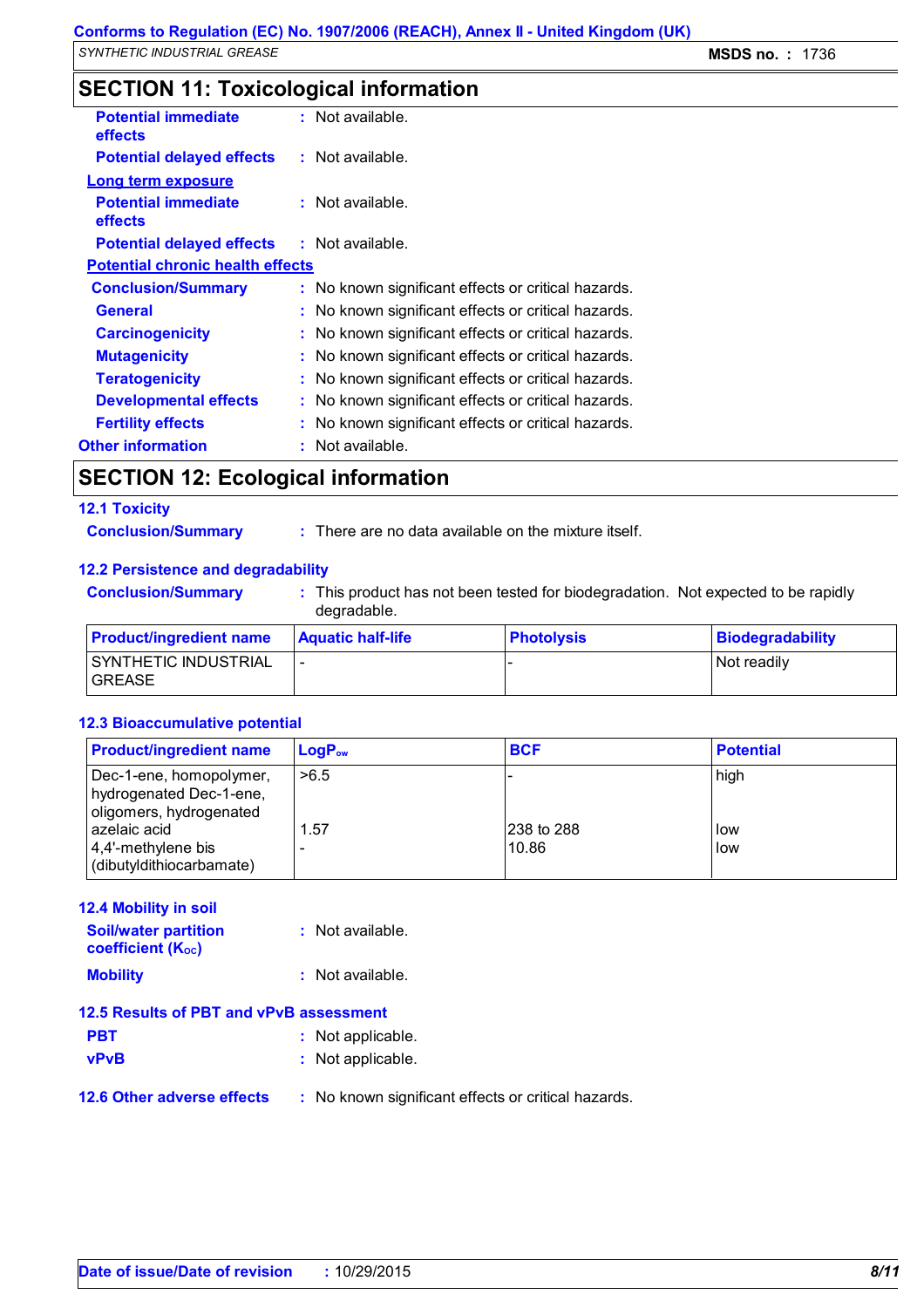# **SECTION 13: Disposal considerations**

The information in this section contains generic advice and guidance. The list of Identified Uses in Section 1 should be consulted for any available use-specific information provided in the Exposure Scenario(s).

### **13.1 Waste treatment methods**

| <b>Product</b>             |                                                                                                                                                                                                                                                                                                                                                                                                                                                                                                                                                     |
|----------------------------|-----------------------------------------------------------------------------------------------------------------------------------------------------------------------------------------------------------------------------------------------------------------------------------------------------------------------------------------------------------------------------------------------------------------------------------------------------------------------------------------------------------------------------------------------------|
| <b>Methods of disposal</b> | : The generation of waste should be avoided or minimised wherever possible.<br>Disposal of this product, solutions and any by-products should at all times comply<br>with the requirements of environmental protection and waste disposal legislation and<br>any regional local authority requirements. Dispose of surplus and non-recyclable<br>products via a licensed waste disposal contractor. Waste should not be disposed of<br>untreated to the sewer unless fully compliant with the requirements of all authorities<br>with jurisdiction. |
| <b>Hazardous waste</b>     | : Within the present knowledge of the supplier, this product is not regarded as<br>hazardous waste, as defined by EU Directive 91/689/EEC.                                                                                                                                                                                                                                                                                                                                                                                                          |
| <b>Packaging</b>           |                                                                                                                                                                                                                                                                                                                                                                                                                                                                                                                                                     |
| <b>Methods of disposal</b> | : The generation of waste should be avoided or minimised wherever possible. Waste<br>packaging should be recycled. Incineration or landfill should only be considered<br>when recycling is not feasible.                                                                                                                                                                                                                                                                                                                                            |
| <b>Special precautions</b> | : This material and its container must be disposed of in a safe way. Empty containers<br>or liners may retain some product residues. Avoid dispersal of spilt material and<br>runoff and contact with soil, waterways, drains and sewers.                                                                                                                                                                                                                                                                                                           |

# **SECTION 14: Transport information**

|                                           | <b>ADR/RID</b>           | <b>ADN</b>     | <b>IMDG</b>    | <b>IATA</b>    |
|-------------------------------------------|--------------------------|----------------|----------------|----------------|
| 14.1 UN number                            | Not regulated.           | Not regulated. | Not regulated. | Not regulated. |
| 14.2 UN proper<br>shipping name           | $\overline{\phantom{a}}$ |                |                |                |
| <b>14.3 Transport</b><br>hazard class(es) | $\overline{\phantom{a}}$ |                |                |                |
| 14.4 Packing group  -                     |                          |                |                |                |
| 14.5<br><b>Environmental</b><br>hazards   | No.                      | No.            | No.            | No.            |
| <b>Additional</b><br>information          |                          |                |                |                |

**14.6 Special precautions for user**

**Transport within user's premises:** always transport in closed containers that are **:** upright and secure. Ensure that persons transporting the product know what to do in the event of an accident or spillage.

**14.7 Transport in bulk according to Annex II of MARPOL 73/78 and the IBC Code**

**:** Not available.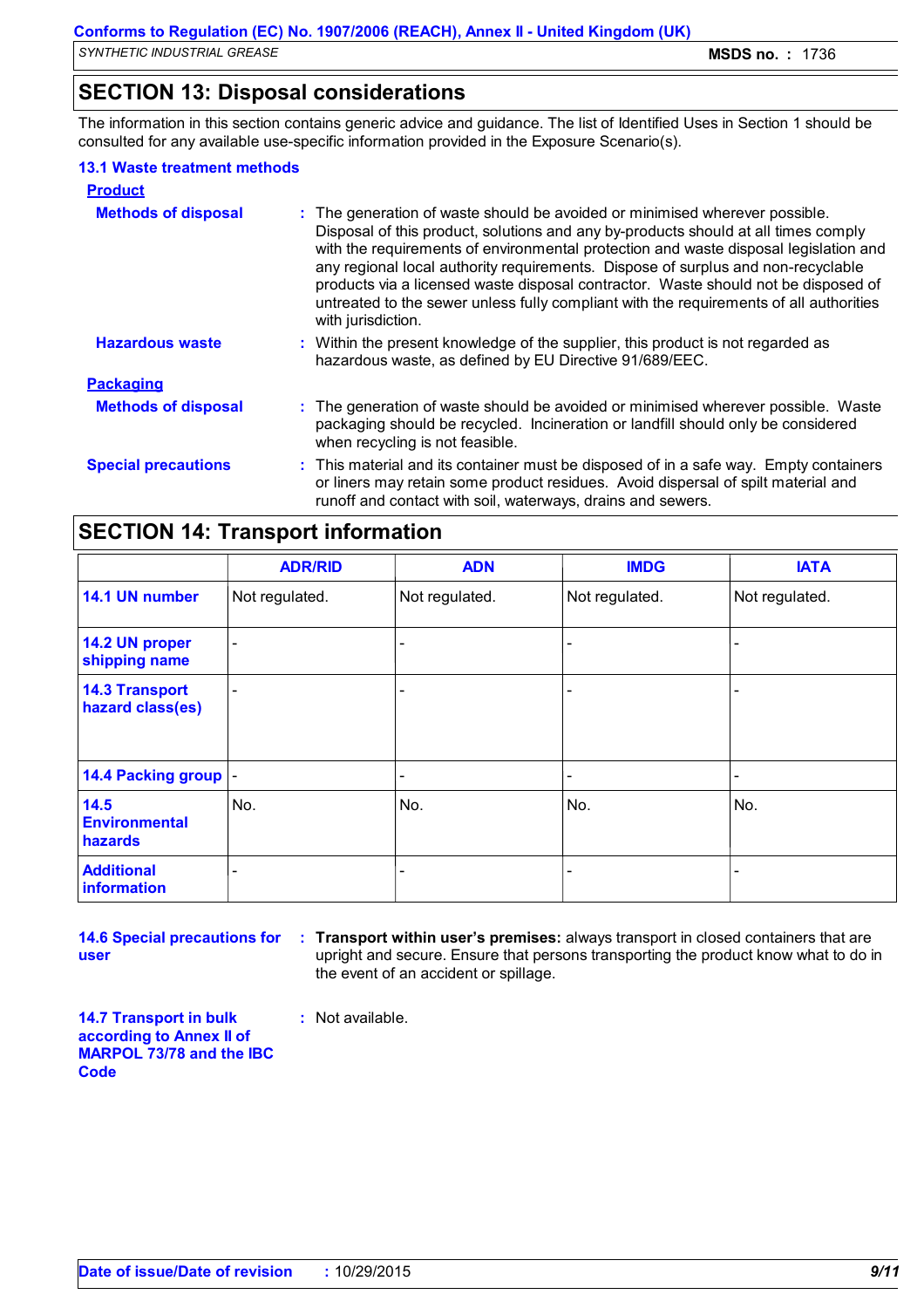# **SECTION 15: Regulatory information**

| 15.1 Safety, health and environmental regulations/legislation specific for the substance or mixture                                                             |  |                                                                                                                                                                                                                                                                                                                                                                                                                                                                                                                                                                                                                                     |
|-----------------------------------------------------------------------------------------------------------------------------------------------------------------|--|-------------------------------------------------------------------------------------------------------------------------------------------------------------------------------------------------------------------------------------------------------------------------------------------------------------------------------------------------------------------------------------------------------------------------------------------------------------------------------------------------------------------------------------------------------------------------------------------------------------------------------------|
| EU Regulation (EC) No. 1907/2006 (REACH)                                                                                                                        |  |                                                                                                                                                                                                                                                                                                                                                                                                                                                                                                                                                                                                                                     |
| <b>Annex XIV - List of substances subject to authorisation</b>                                                                                                  |  |                                                                                                                                                                                                                                                                                                                                                                                                                                                                                                                                                                                                                                     |
| <b>Substances of very high concern</b>                                                                                                                          |  |                                                                                                                                                                                                                                                                                                                                                                                                                                                                                                                                                                                                                                     |
| None of the components are listed.                                                                                                                              |  |                                                                                                                                                                                                                                                                                                                                                                                                                                                                                                                                                                                                                                     |
| <b>Annex XVII - Restrictions</b><br>on the manufacture,<br>placing on the market and<br>use of certain dangerous<br>substances, mixtures and<br><b>articles</b> |  | : Not applicable.                                                                                                                                                                                                                                                                                                                                                                                                                                                                                                                                                                                                                   |
| <b>Other EU regulations</b>                                                                                                                                     |  |                                                                                                                                                                                                                                                                                                                                                                                                                                                                                                                                                                                                                                     |
| <b>Europe inventory</b><br><b>EINECS/ELINCS</b>                                                                                                                 |  | : All components are listed or exempted.                                                                                                                                                                                                                                                                                                                                                                                                                                                                                                                                                                                            |
| <b>Black List Chemicals</b><br>(76/464/EEC)                                                                                                                     |  | : Not listed                                                                                                                                                                                                                                                                                                                                                                                                                                                                                                                                                                                                                        |
| <b>Priority List Chemicals</b><br>(793/93/EEC)                                                                                                                  |  | : Not listed                                                                                                                                                                                                                                                                                                                                                                                                                                                                                                                                                                                                                        |
| <b>Integrated pollution</b><br>prevention and control<br>list (IPPC) - Air                                                                                      |  | : Not listed                                                                                                                                                                                                                                                                                                                                                                                                                                                                                                                                                                                                                        |
| <b>Integrated pollution</b><br>prevention and control<br>list (IPPC) - Water                                                                                    |  | : Not listed                                                                                                                                                                                                                                                                                                                                                                                                                                                                                                                                                                                                                        |
| <b>Seveso Directive</b>                                                                                                                                         |  |                                                                                                                                                                                                                                                                                                                                                                                                                                                                                                                                                                                                                                     |
| This product is not controlled under the Seveso Directive.                                                                                                      |  |                                                                                                                                                                                                                                                                                                                                                                                                                                                                                                                                                                                                                                     |
| <b>International regulations</b>                                                                                                                                |  |                                                                                                                                                                                                                                                                                                                                                                                                                                                                                                                                                                                                                                     |
| <b>International lists</b>                                                                                                                                      |  | Europe inventory EINECS/ELINCS: All components are listed or exempted.<br>Australia inventory (AICS): Not determined.<br>China inventory (IECSC): All components are listed or exempted.<br>Japan inventory: Not determined.<br>Korea inventory: Not determined.<br>Malaysia Inventory (EHS Register): Not determined.<br>New Zealand Inventory of Chemicals (NZIoC): Not determined.<br><b>Philippines inventory (PICCS): Not determined.</b><br>Taiwan inventory (CSNN): Not determined.<br>United States inventory (TSCA 8b): All components are listed or exempted.<br>Canada inventory: All components are listed or exempted. |
| <b>Chemical Weapons</b><br><b>Convention List Schedule I</b><br><b>Chemicals</b>                                                                                |  | : Not listed                                                                                                                                                                                                                                                                                                                                                                                                                                                                                                                                                                                                                        |
| <b>Chemical Weapons</b><br><b>Convention List Schedule II</b><br><b>Chemicals</b>                                                                               |  | : Not listed                                                                                                                                                                                                                                                                                                                                                                                                                                                                                                                                                                                                                        |
| <b>Chemical Weapons</b><br><b>Convention List Schedule</b><br><b>III Chemicals</b>                                                                              |  | : Not listed                                                                                                                                                                                                                                                                                                                                                                                                                                                                                                                                                                                                                        |
| <b>15.2 Chemical Safety</b><br><b>Assessment</b>                                                                                                                |  | : This product contains substances for which Chemical Safety Assessments are still<br>required.                                                                                                                                                                                                                                                                                                                                                                                                                                                                                                                                     |